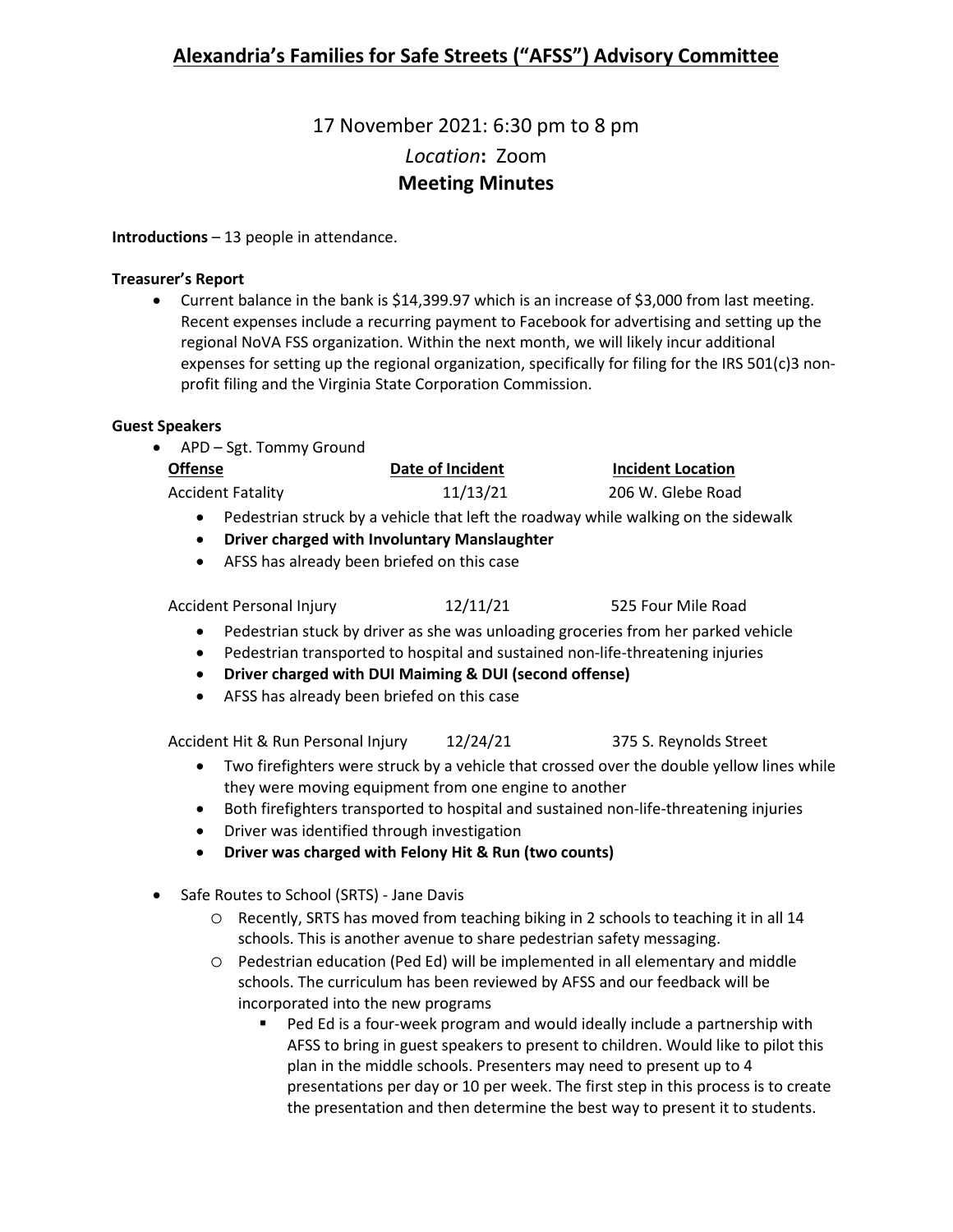## **Alexandria's Families for Safe Streets ("AFSS") Advisory Committee**

- **Working on the curriculum now with the intent to start presenting in January.**
- o Jane is trying to advocate for continued SRTS program. SRTS is currently funded through VDOT, but funding is running out. Would like to make the case to fund the program locally to keep it implemented in Alexandria schools.
- o Each school has its pedestrian street safety challenges. Not every school has adequate crosswalks near schools. It is also difficult communicating with some parents about pickup and drop-off procedures but that needs to be addressed.
- o **AFSS welcomes volunteers to help bring the message of pedestrian safety** best practices to the students at ACPS middle and high schools. If you can help with even just a few classes, please contact Mike or Brian.

### **Old Business**

Latest Near Miss Survey Results - Brian Shankman



# Alexandria – Near Miss Incidents

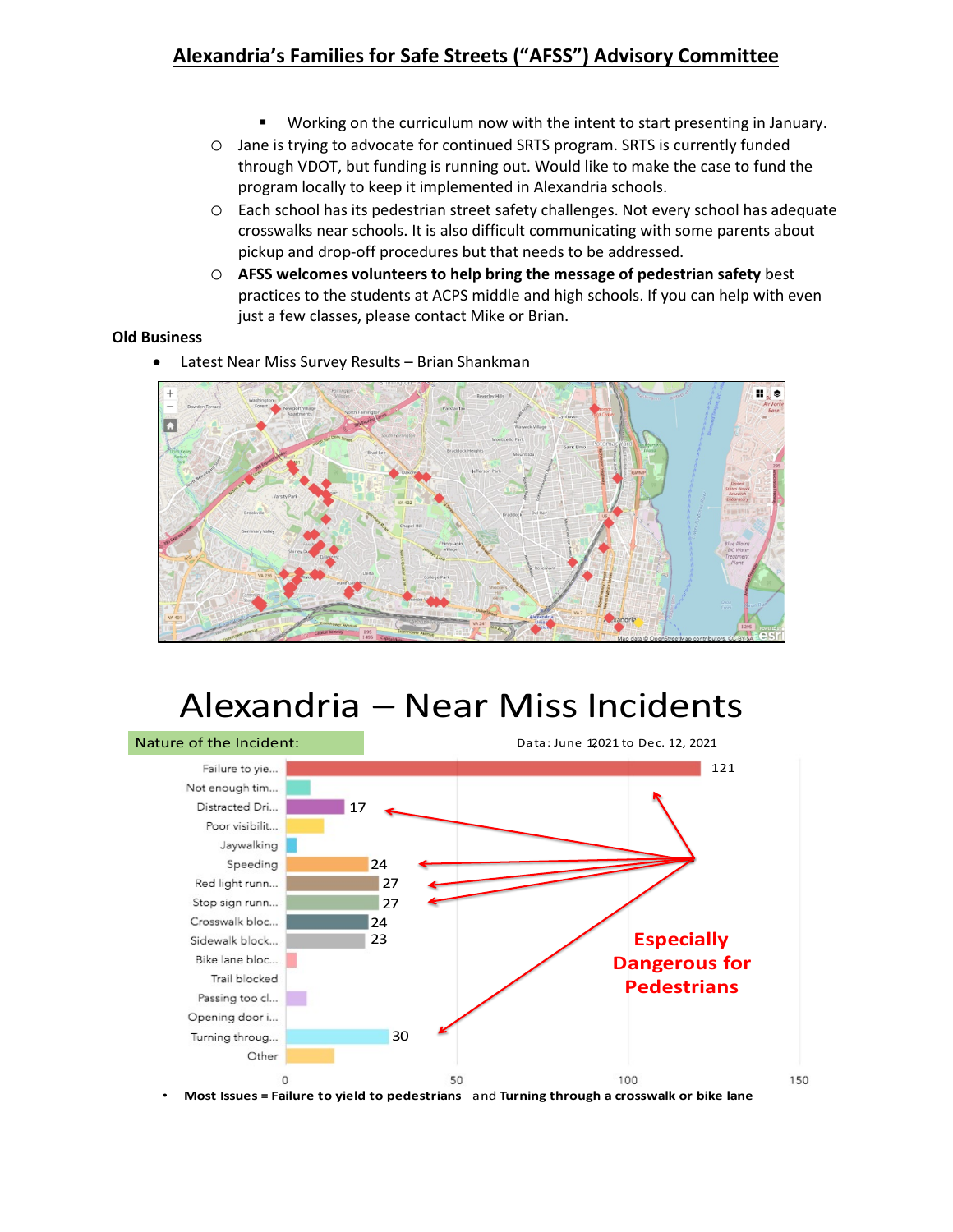



# Time of Day of Incident (Alexandria)

**Near Miss by Time of Day From June 2021 Launch v. Past 30 Days**



o In the last 30 days, Alexandria has had several reports along the Duke Street corridor near Cameron Station, Ben Brenman Park, and Holmes Run. We also see data points clustered around Seminary Road and in Old Town.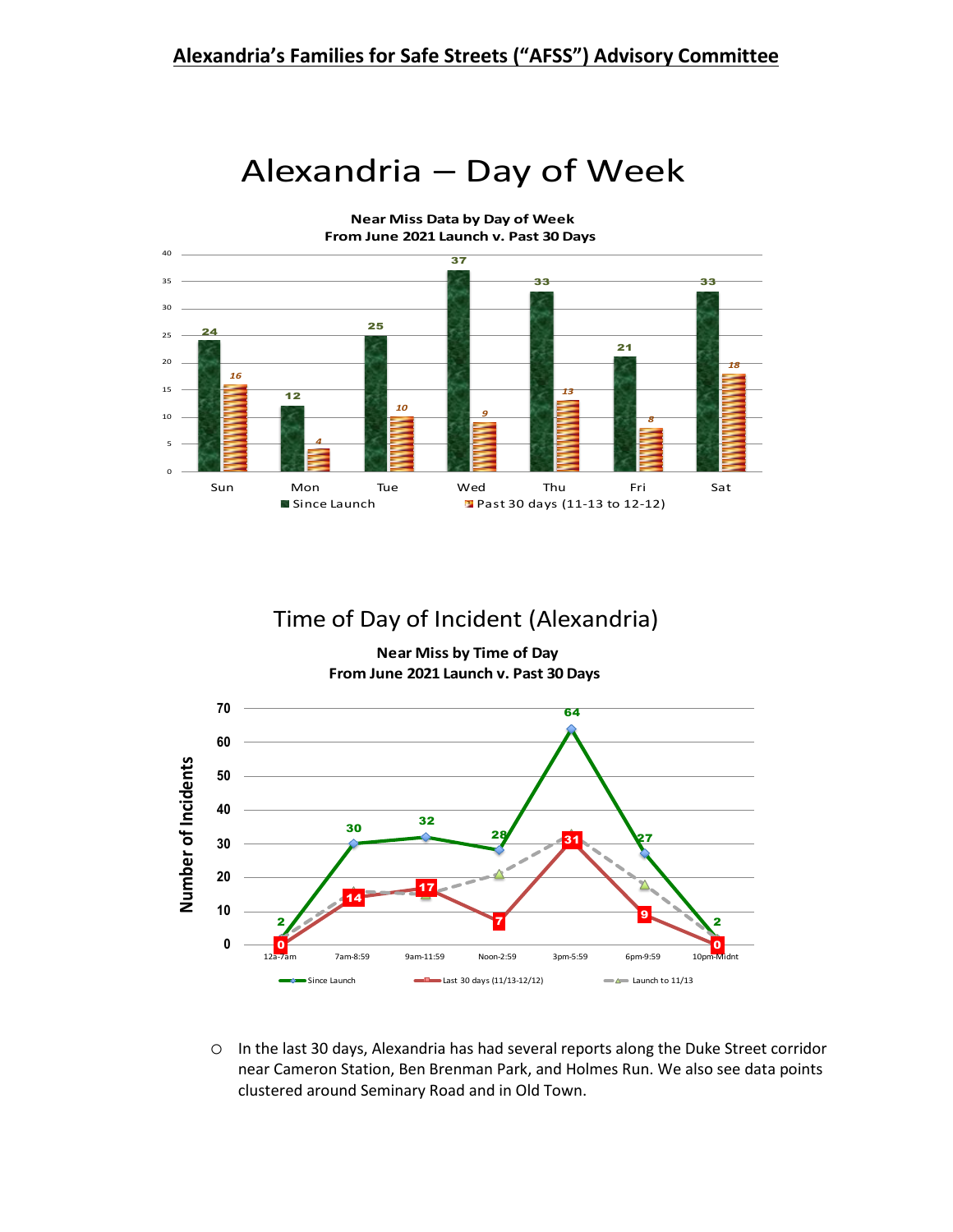# **Alexandria's Families for Safe Streets ("AFSS") Advisory Committee**

- o Reports in Alexandria are primarily made by pedestrians (86%) followed by cyclists (7%). Most reports are reporting the behavior of a driver (92%).
- o Based on 185 reports in Alexandria, about two-thirds of the Alexandria near misses were failure to yield (65%). There can be multiple "nature of the incident" reasons.
- o 72% of incidents were at a crosswalk and 69% included either a traffic light or stop sign. Left Turn was 15% (28) whereas Right Turn Near Misses were flagged 30% (56), which is surprising.
- o **Survey is working, but we could still use data from more people**
	- NoVA average is 63/mo. from 9/mo. before new survey launch
	- Alexandria had 185 new incidents since June launch and 78 in past 30 days
	- Outreach from AFSS (41%), Local & social media (23%), and the Nextdoor app (14%) were the most prevalent discovery methods of connecting to people
- o ALX and FFX Near Miss reports are primarily pedestrians v. ARL primarily cyclists (43%)
- o Most entries provide additional detailed descriptions (88% ALX)
- o For Alexandria, Wednesday has been by far the day with most incidents reported, but has significantly declined over the past 30 days
	- **Monday and Friday are consistently the days with fewest incident reports**
- o In Alexandria, crosswalks (72%), traffic lights (45%), right turns (30%), and stop signs (24%) were the top problem locations
- Update on GA 2022 Traffic Reg Advocacy
	- o Priorities have changed as a result of the recent election. We do not think that ASE and contributory negligence changes will have a chance in the legislature.
	- o NoVA FSS will be focused on advocating for a statewide Vision Zero plan.
		- There is a federal resolution for Zero Traffic Fatalities by 2050 which we were instrumental in gaining the co-sponsorship of Senators Warner & Kaine plus Representative Don Beyer
- World Day of Remembrance
	- o NoVA and Richmond Families for Safe Streets chapters hosted a virtual event to observe World Day of Remembrance on November 21.
	- o There were approximately 60 participants including several policymakers.
	- o Two speakers shared stories of how their lives have been impacted by traffic violence.
	- o Mike Doyle asked policy-specific questions to the policymakers in attendance and gave them time to share their thoughts.
		- **EXECOMMENT COMMENT COMMON MANUS** Comment from Mayor Justin Wilson: We've seen far too much carnage on our streets. Last week we saw the tragic death of Roy Saravia who was run over by a vehicle on a sidewalk. We know what works; i.e. slowing traffic, separating mobility users on road space, etc. It's a function of budget, not just transportation, it's a variety of agencies. We also have to show the successes and win hearts and minds of the public. Have to figure out how to communicate that this isn't an attack on commuters. Last week we had a proposal to reduce speed limit on a major corridor and had nearly unanimous opposition from civic associations in that area. The Traffic & Parking Board did the right thing by passing it. Will require additional work from all of us that it's not such an uphill climb. (regarding community support and communications)